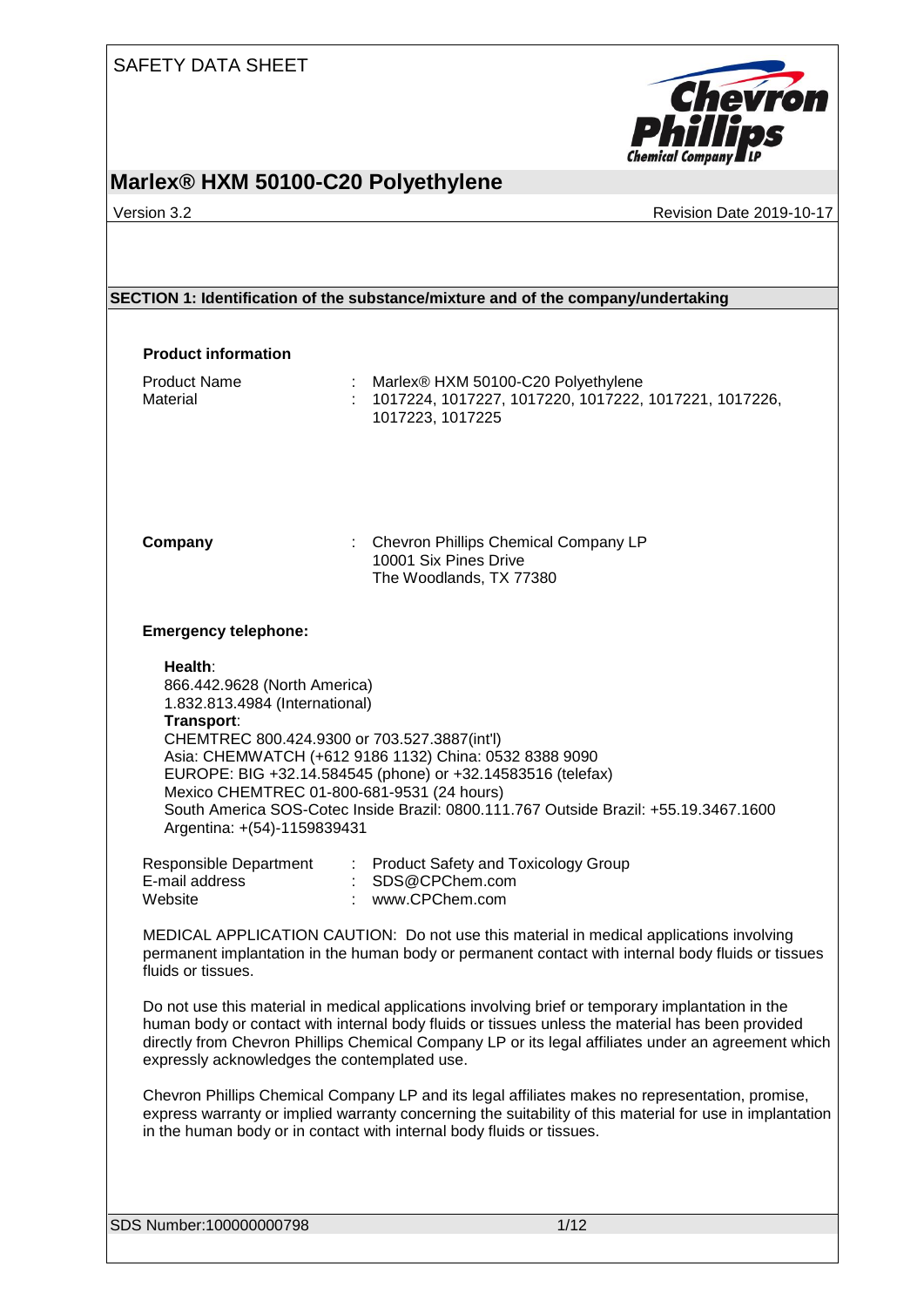Version 3.2 **All 2019-10-17** Revision Date 2019-10-17

### **SECTION 2: Hazards identification**

| <b>Classification of the substance or mixture</b><br>This product has been classified in accordance with the hazard communication standard 29 CFR<br>1910.1200; the SDS and labels contain all the information as required by the standard. |                                                                                                                                                                                                                                                                                                                                              |  |
|---------------------------------------------------------------------------------------------------------------------------------------------------------------------------------------------------------------------------------------------|----------------------------------------------------------------------------------------------------------------------------------------------------------------------------------------------------------------------------------------------------------------------------------------------------------------------------------------------|--|
| <b>Classification</b>                                                                                                                                                                                                                       | Combustible dust                                                                                                                                                                                                                                                                                                                             |  |
| Labeling                                                                                                                                                                                                                                    |                                                                                                                                                                                                                                                                                                                                              |  |
| Signal Word                                                                                                                                                                                                                                 | Warning                                                                                                                                                                                                                                                                                                                                      |  |
| <b>Hazard Statements</b>                                                                                                                                                                                                                    | May form combustible dust concentrations in air.<br>While this product may not be a combustible dust as sold,<br>further processing or handling may form combustible dust<br>concentration in air.                                                                                                                                           |  |
| <b>Potential Health Effects</b>                                                                                                                                                                                                             |                                                                                                                                                                                                                                                                                                                                              |  |
| <b>Physical Hazards</b>                                                                                                                                                                                                                     | : Pellets may cause a slip hazard on hard surfaces.<br>Mechanical processing may form combustible dust<br>concentrations in air and thermal processing at elevated<br>temperatures may generate formaldehyde.                                                                                                                                |  |
| Inhalation                                                                                                                                                                                                                                  | : Repeated exposure to dust from this material may cause<br>respiratory irritation.<br>Fumes generated during thermal processing may cause<br>irritation of the upper respiratory tract.                                                                                                                                                     |  |
| Skin                                                                                                                                                                                                                                        | : Contact with the skin is not expected to cause prolonged or<br>significant irritation.<br>Contact with the skin is not expected to cause an allergic<br>response.<br>If this material is heated, thermal burns may result from contact.<br>Thermal burns may include pain or feeling of heat,<br>discolorations, swelling, and blistering. |  |
| Eyes                                                                                                                                                                                                                                        | : Contact with the eyes may cause irritation due to the abrasive<br>action.<br>Not expected to cause prolonged or significant eye irritation.<br>Thermal burns may result if heated material contacts eye.                                                                                                                                   |  |
| Ingestion                                                                                                                                                                                                                                   | Ingestion of this product is not a likely route of exposure.                                                                                                                                                                                                                                                                                 |  |
| Carcinogenicity:                                                                                                                                                                                                                            |                                                                                                                                                                                                                                                                                                                                              |  |
| <b>IARC</b><br><b>NTP</b>                                                                                                                                                                                                                   | No ingredient of this product present at levels greater than or<br>equal to 0.1% is identified as probable, possible or confirmed<br>human carcinogen by IARC.<br>No ingredient of this product present at levels greater than or                                                                                                            |  |
|                                                                                                                                                                                                                                             | equal to 0.1% is identified as a known or anticipated carcinogen<br>by NTP.                                                                                                                                                                                                                                                                  |  |
| SDS Number:100000000798                                                                                                                                                                                                                     | 2/12                                                                                                                                                                                                                                                                                                                                         |  |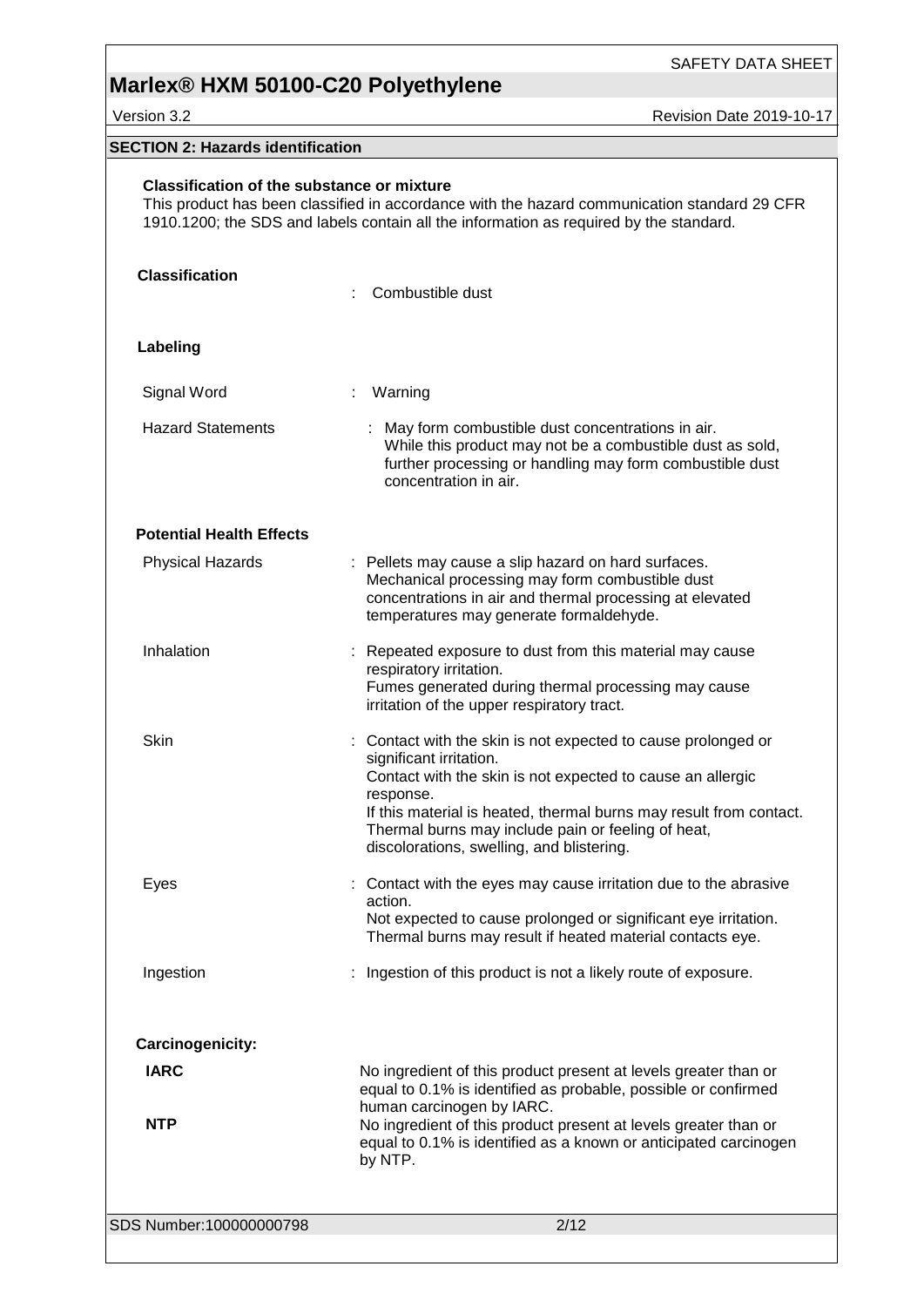**Version 3.2 Revision Date 2019-10-17** 

SAFETY DATA SHEET

| <b>SECTION 3: Composition/information on ingredients</b> |    |                                                                                                                                                                                                                                                                                                                                                                                                                                                                                          |
|----------------------------------------------------------|----|------------------------------------------------------------------------------------------------------------------------------------------------------------------------------------------------------------------------------------------------------------------------------------------------------------------------------------------------------------------------------------------------------------------------------------------------------------------------------------------|
|                                                          |    |                                                                                                                                                                                                                                                                                                                                                                                                                                                                                          |
|                                                          |    |                                                                                                                                                                                                                                                                                                                                                                                                                                                                                          |
| Component                                                |    | CAS-No.<br>Weight %                                                                                                                                                                                                                                                                                                                                                                                                                                                                      |
| Polyethylene Hexene Copolymer                            |    | 25213-02-9<br>$99 - 100$                                                                                                                                                                                                                                                                                                                                                                                                                                                                 |
|                                                          |    |                                                                                                                                                                                                                                                                                                                                                                                                                                                                                          |
| <b>SECTION 4: First aid measures</b>                     |    |                                                                                                                                                                                                                                                                                                                                                                                                                                                                                          |
|                                                          |    |                                                                                                                                                                                                                                                                                                                                                                                                                                                                                          |
| If inhaled                                               |    | Move to fresh air in case of accidental inhalation of dust or<br>fumes from overheating or combustion. If symptoms persist,<br>call a physician.                                                                                                                                                                                                                                                                                                                                         |
| In case of skin contact                                  |    | If the molten material gets on skin, quickly cool in water. Seek<br>immediate medical attention. Do not try to peel the solidified<br>material from the skin or use solvents or thinners to dissolve it.                                                                                                                                                                                                                                                                                 |
| In case of eye contact                                   | ÷. | In the case of contact with eyes, rinse immediately with plenty<br>of water and seek medical advice.                                                                                                                                                                                                                                                                                                                                                                                     |
| If swallowed                                             | ÷  | Do not induce vomiting without medical advice.                                                                                                                                                                                                                                                                                                                                                                                                                                           |
| <b>SECTION 5: Firefighting measures</b>                  |    |                                                                                                                                                                                                                                                                                                                                                                                                                                                                                          |
|                                                          |    |                                                                                                                                                                                                                                                                                                                                                                                                                                                                                          |
| Flash point                                              |    | No data available                                                                                                                                                                                                                                                                                                                                                                                                                                                                        |
| Autoignition temperature                                 |    | No data available                                                                                                                                                                                                                                                                                                                                                                                                                                                                        |
| Suitable extinguishing<br>media                          |    | Water. Water mist. Dry chemical. Carbon dioxide (CO2).<br>Foam. If possible, water should be applied as a spray from a<br>fogging nozzle since this is a surface burning material. The<br>application of high velocity water will spread the burning<br>surface layer. Avoid the use of straight streams that may<br>create a dust cloud and the risk of a dust explosion. Use<br>extinguishing measures that are appropriate to local<br>circumstances and the surrounding environment. |
| Specific hazards during fire<br>fighting                 |    | Risks of ignition followed by flame propagation or secondary<br>explosions can be caused by the accumulation of dust, e.g. on<br>floors and ledges.                                                                                                                                                                                                                                                                                                                                      |
| Special protective<br>equipment for fire-fighters        |    | Use personal protective equipment. Wear self-contained<br>breathing apparatus for firefighting if necessary.                                                                                                                                                                                                                                                                                                                                                                             |
| Further information                                      |    | This material will burn although it is not easily ignited.                                                                                                                                                                                                                                                                                                                                                                                                                               |
| Fire and explosion<br>protection                         |    | Treat as a solid that can burn. Avoid generating dust; fine dust<br>dispersed in air in sufficient concentrations, and in the<br>presence of an ignition source is a potential dust explosion<br>hazard.                                                                                                                                                                                                                                                                                 |
| Hazardous decomposition<br>products                      |    | Normal combustion forms carbon dioxide, water vapor and may<br>produce carbon monoxide, other hydrocarbons and<br>hydrocarbon oxidation products (ketones, aldehydes, organic                                                                                                                                                                                                                                                                                                            |
| SDS Number:100000000798                                  |    | 3/12                                                                                                                                                                                                                                                                                                                                                                                                                                                                                     |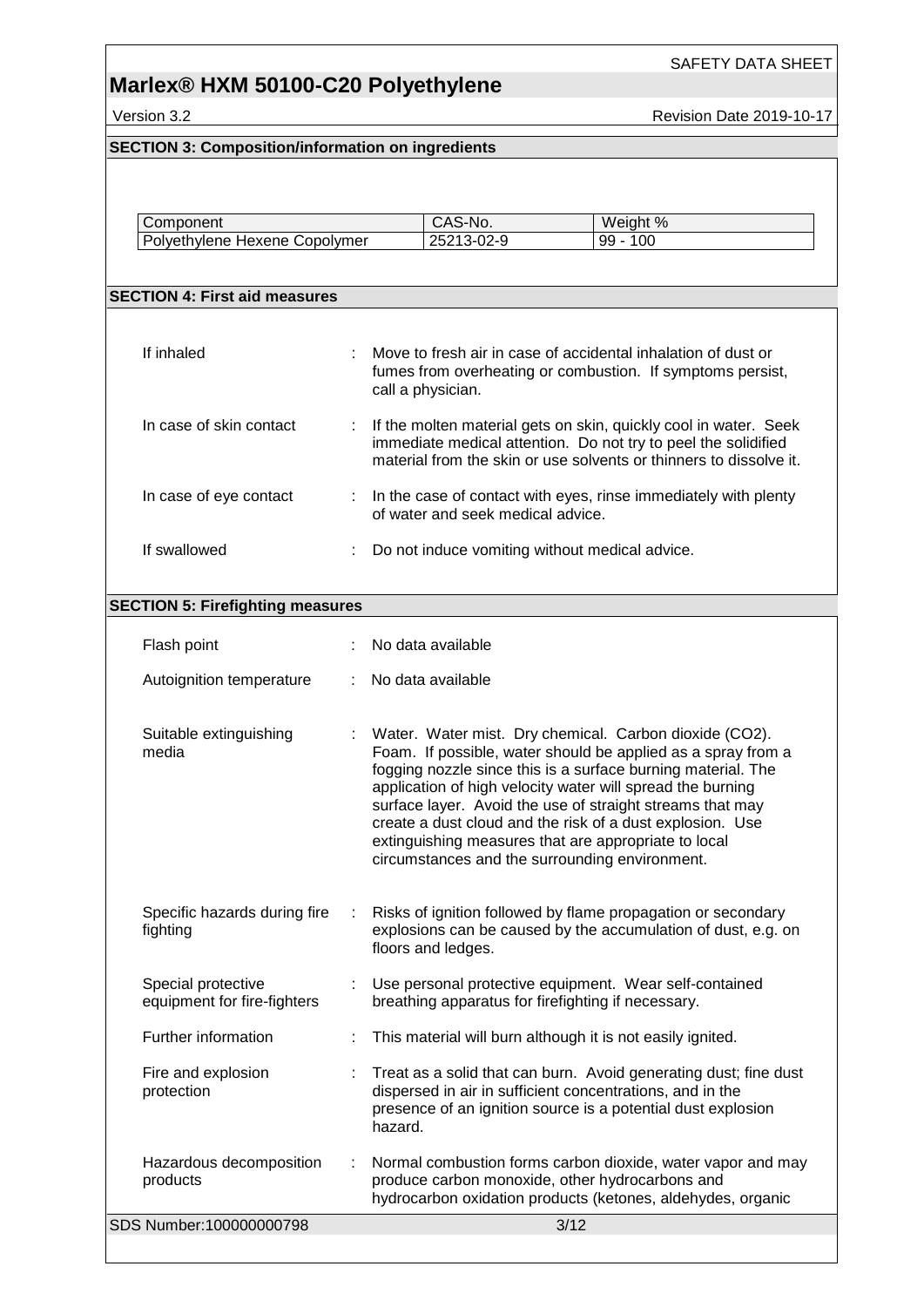# **Marlex® HXM 50100-C20 Polyethylene**

Version 3.2 **Access 2019-10-17** Revision Date 2019-10-17

acids) depending on temperature and air availability. Incomplete combustion can also produce formaldehyde.

### **SECTION 6: Accidental release measures**

| Personal precautions      |   | Sweep up to prevent slipping hazard. Avoid breathing dust.<br>Avoid dust formation.                                                                                                                                                                                            |
|---------------------------|---|--------------------------------------------------------------------------------------------------------------------------------------------------------------------------------------------------------------------------------------------------------------------------------|
| Environmental precautions | ÷ | Do not contaminate surface water. Prevent product from<br>entering drains.                                                                                                                                                                                                     |
| Methods for cleaning up   |   | Clean up promptly by sweeping or vacuum.                                                                                                                                                                                                                                       |
| Additional advice         |   | Dust deposits should not be allowed to accumulate on<br>surfaces, as these may form an explosive mixture if they are<br>released into the atmosphere in sufficient concentration. Avoid<br>dispersal of dust in the air (i.e., clearing dust surfaces with<br>compressed air). |

### **SECTION 7: Handling and storage**

#### **Handling**

| Advice on safe handling                            | Use good housekeeping for safe handling of the product.<br>Keep out of water sources and sewers.                                                                                                                                                                                                                                                                                                                                                                                                                                                                                                                                                                                                                                                 |
|----------------------------------------------------|--------------------------------------------------------------------------------------------------------------------------------------------------------------------------------------------------------------------------------------------------------------------------------------------------------------------------------------------------------------------------------------------------------------------------------------------------------------------------------------------------------------------------------------------------------------------------------------------------------------------------------------------------------------------------------------------------------------------------------------------------|
|                                                    | Spilled pellets and powders may create a slipping hazard.                                                                                                                                                                                                                                                                                                                                                                                                                                                                                                                                                                                                                                                                                        |
|                                                    | Electrostatic charge may accumulate and create a hazardous<br>condition when handling this material. To minimize this hazard,<br>bonding and grounding may be necessary, but may not by<br>themselves be sufficient. At elevated temperatures (>350°F,<br>>177°C), polyethylene can release vapors and gases, which<br>are irritating to the mucous membranes of the eyes, mouth,<br>throat, and lungs. These substances may include<br>acetaldehyde, acetone, acetic acid, formic acid, formaldehyde<br>and acrolein. Based on animal data and limited<br>epidemiological evidence, formaldehyde has been listed as a<br>carcinogen. Following all recommendations within this SDS<br>should minimize exposure to thermal processing emissions. |
| Advice on protection<br>against fire and explosion | Treat as a solid that can burn. Avoid generating dust; fine dust<br>dispersed in air in sufficient concentrations, and in the<br>presence of an ignition source is a potential dust explosion<br>hazard.                                                                                                                                                                                                                                                                                                                                                                                                                                                                                                                                         |
| <b>Storage</b>                                     |                                                                                                                                                                                                                                                                                                                                                                                                                                                                                                                                                                                                                                                                                                                                                  |
| Requirements for storage<br>areas and containers   | Keep in a dry place. Keep in a well-ventilated place.                                                                                                                                                                                                                                                                                                                                                                                                                                                                                                                                                                                                                                                                                            |
| Advice on common storage                           | Do not store together with oxidizing and self-igniting products.                                                                                                                                                                                                                                                                                                                                                                                                                                                                                                                                                                                                                                                                                 |
|                                                    |                                                                                                                                                                                                                                                                                                                                                                                                                                                                                                                                                                                                                                                                                                                                                  |
| SDS Number:100000000798                            | 4/12                                                                                                                                                                                                                                                                                                                                                                                                                                                                                                                                                                                                                                                                                                                                             |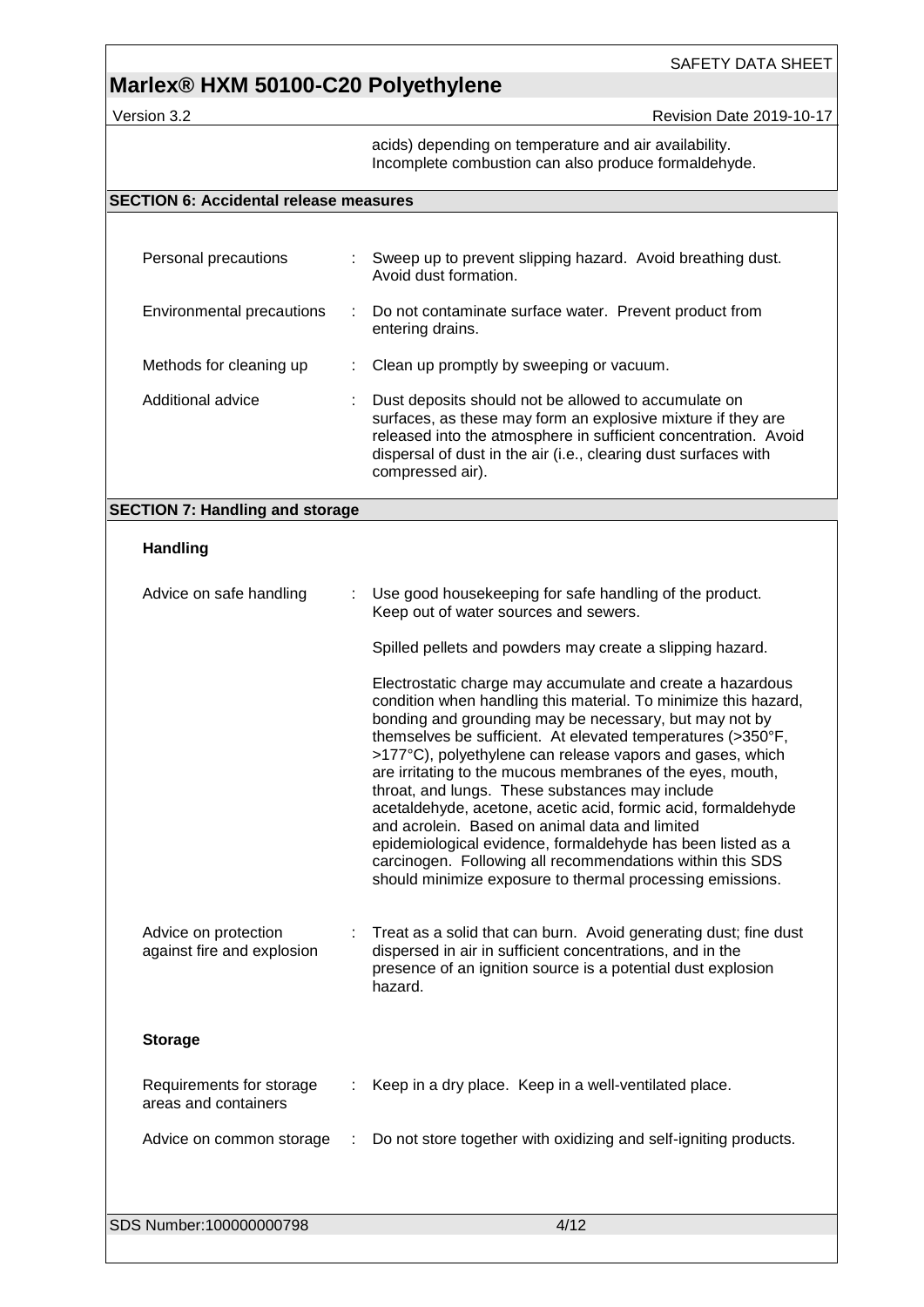### **Marlex® HXM 50100-C20 Polyethylene**

Version 3.2 **All Accords** Version Date 2019-10-17

#### **SECTION 8: Exposure controls/personal protection**

#### **Ingredients with workplace control parameters**

**US**

| Components    | Basis                                     | Value      | parameters<br>Control | Note              |
|---------------|-------------------------------------------|------------|-----------------------|-------------------|
| Nuisance Dust | OSHA<br>$\overline{\phantom{a}}$<br>ن - ے | <b>TWA</b> | 15 ma/m3              | Total dust        |
|               | OSHA<br>$\overline{\phantom{a}}$<br>Z-3   | <b>TWA</b> | ⊼ma/m′ัง              | (respirable dust) |

Control as Particulate Not Otherwise Classified (PNOC). The ACGIH Guideline\* for respirable dust is 3.0 mg/m3 and 10.0 mg/m3 for total dust. The OSHA PEL for respirable dust is 5.0 mg/m3 and 15.0 mg/m3 for total dust.

\* This value is for inhalable (total) particulate matter containing no asbestos and < 1.0% crystalline silica.

#### **Engineering measures**

Consider the potential hazards of this material (see Section 2), applicable exposure limits, job activities, and other substances in the work place when designing engineering controls and selecting personal protective equipment. If engineering controls or work practices are not adequate to prevent exposure to harmful levels of this material, the personal protective equipment listed below is recommended. The user should read and understand all instructions and limitations supplied with the equipment since protection is usually provided for a limited time or under certain circumstances.

#### **Personal protective equipment**

| Respiratory protection                                                         | No respiratory protection is normally required. If heated<br>material generates vapor or fumes that are not adequately<br>controlled by ventilation, wear an appropriate respirator. Use<br>the following elements for air-purifying respirators: Organic<br>Vapor and Formaldehyde. Use a positive pressure, air-<br>supplying respirator if there is potential for uncontrolled<br>release, exposure levels are not known, or other circumstances<br>where air-purifying respirators may not provide adequate<br>protection. Dust safety masks are recommended when the<br>dust concentration is excessive. |
|--------------------------------------------------------------------------------|---------------------------------------------------------------------------------------------------------------------------------------------------------------------------------------------------------------------------------------------------------------------------------------------------------------------------------------------------------------------------------------------------------------------------------------------------------------------------------------------------------------------------------------------------------------------------------------------------------------|
| Eye protection                                                                 | Use of safety glasses with side shields for solid handling is<br>good industrial practice. If this material is heated, wear<br>chemical goggles or safety glasses with side shields or a face<br>shield. If there is potential for dust, use chemical goggles.                                                                                                                                                                                                                                                                                                                                                |
| Skin and body protection                                                       | At ambient temperatures use of clean and protective clothing is<br>good industrial practice. If the material is heated or molten,<br>wear thermally insulated, heat-resistant gloves that are able to<br>withstand the temperature of the molten product. If this<br>material is heated, wear insulated clothing to prevent skin<br>contact if engineering controls or work practices are not<br>adequate.                                                                                                                                                                                                    |
| <b>SECTION 9: Physical and chemical properties</b>                             |                                                                                                                                                                                                                                                                                                                                                                                                                                                                                                                                                                                                               |
| Information on basic physical and chemical properties                          |                                                                                                                                                                                                                                                                                                                                                                                                                                                                                                                                                                                                               |
|                                                                                |                                                                                                                                                                                                                                                                                                                                                                                                                                                                                                                                                                                                               |
| Appearance<br>Form<br>Physical state<br>Color<br>Odor<br><b>Odor Threshold</b> | Pellets<br>Solid<br>Opaque<br>Mild to no odor<br>No data available                                                                                                                                                                                                                                                                                                                                                                                                                                                                                                                                            |
| Safety data                                                                    |                                                                                                                                                                                                                                                                                                                                                                                                                                                                                                                                                                                                               |
| SDS Number:100000000798                                                        | 5/12                                                                                                                                                                                                                                                                                                                                                                                                                                                                                                                                                                                                          |
|                                                                                |                                                                                                                                                                                                                                                                                                                                                                                                                                                                                                                                                                                                               |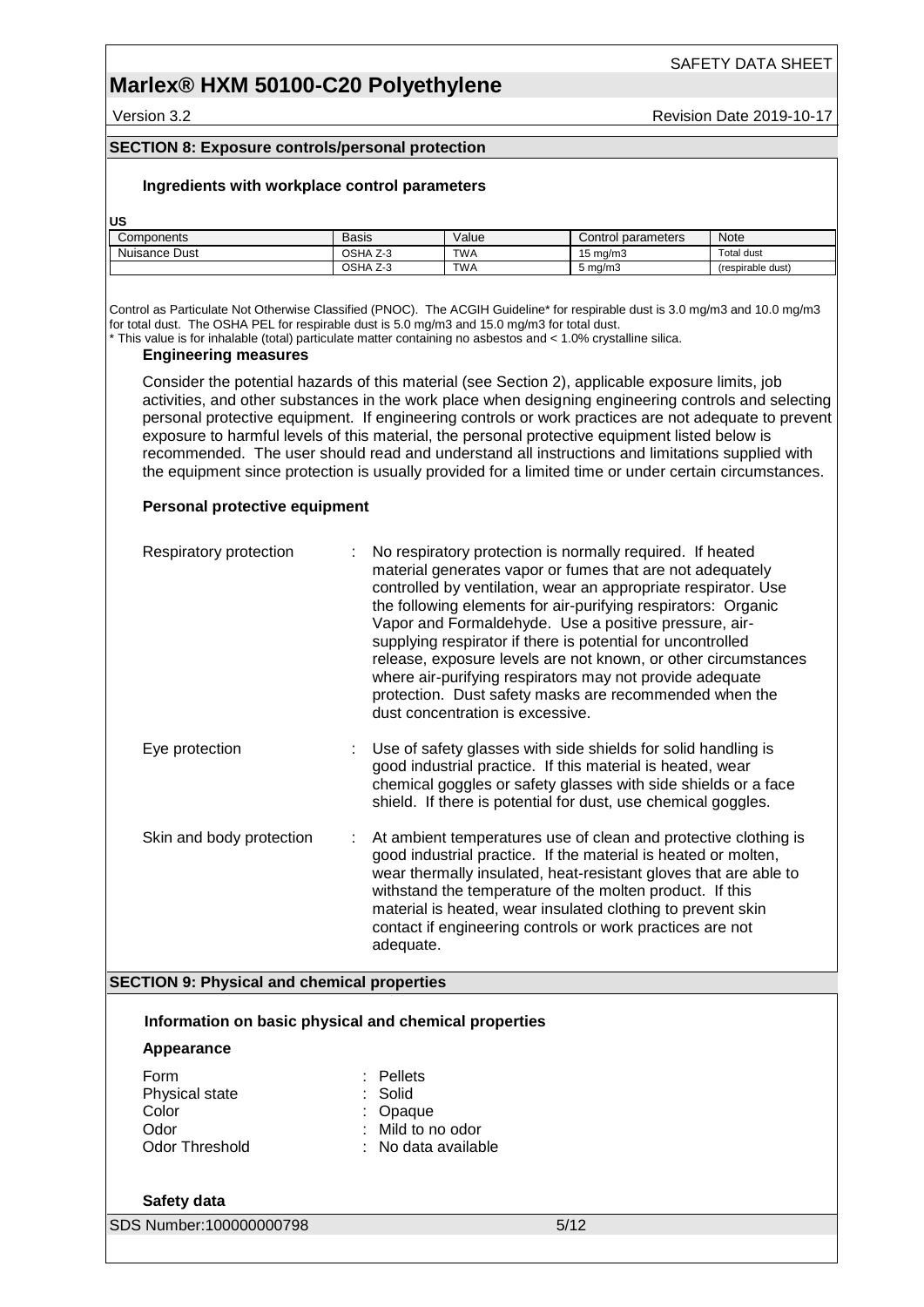# **Marlex® HXM 50100-C20 Polyethylene**

| Version 3.2                                 | Revision Date 2019-10-17                                                                                                                                                                                      |  |
|---------------------------------------------|---------------------------------------------------------------------------------------------------------------------------------------------------------------------------------------------------------------|--|
| Flash point                                 | : No data available                                                                                                                                                                                           |  |
| Lower explosion limit                       | : Not applicable                                                                                                                                                                                              |  |
| Upper explosion limit                       | : Not applicable                                                                                                                                                                                              |  |
| Autoignition temperature                    | : No data available                                                                                                                                                                                           |  |
| Thermal decomposition                       | : Low molecular weight hydrocarbons, alcohols, aldehydes,<br>acids and ketones can be formed during thermal processing.                                                                                       |  |
| pH                                          | : Not applicable                                                                                                                                                                                              |  |
| Melting point/range                         | : 90 - 140 °C (194 - 284 °F)                                                                                                                                                                                  |  |
| Freezing point                              | Not applicable                                                                                                                                                                                                |  |
| Initial boiling point and boiling           | : Not applicable                                                                                                                                                                                              |  |
| range<br>Vapor pressure                     | : Not applicable                                                                                                                                                                                              |  |
| Relative density                            | Not applicable                                                                                                                                                                                                |  |
| Density                                     | $: 0.91 - 0.97$ g/cm3<br>Please refer to the Technical Data Sheet (TDS) for more<br>detailed information relating to the nominal physical<br>properties, including density, of this polyethylene resin grade. |  |
| Water solubility                            | Negligible                                                                                                                                                                                                    |  |
| Partition coefficient: n-<br>octanol/water  | No data available                                                                                                                                                                                             |  |
| Solubility in other solvents                | : No data available                                                                                                                                                                                           |  |
| Viscosity, dynamic                          | : Not applicable                                                                                                                                                                                              |  |
| Viscosity, kinematic                        | : Not applicable                                                                                                                                                                                              |  |
| Relative vapor density                      | : Not applicable                                                                                                                                                                                              |  |
| Evaporation rate                            | : Not applicable                                                                                                                                                                                              |  |
| <b>SECTION 10: Stability and reactivity</b> |                                                                                                                                                                                                               |  |
| <b>Reactivity</b>                           | This material is considered non-reactive under normal<br>ambient and anticipated storage and handling conditions of<br>temperature and pressure.                                                              |  |
| SDS Number:100000000798                     | 6/12                                                                                                                                                                                                          |  |
|                                             |                                                                                                                                                                                                               |  |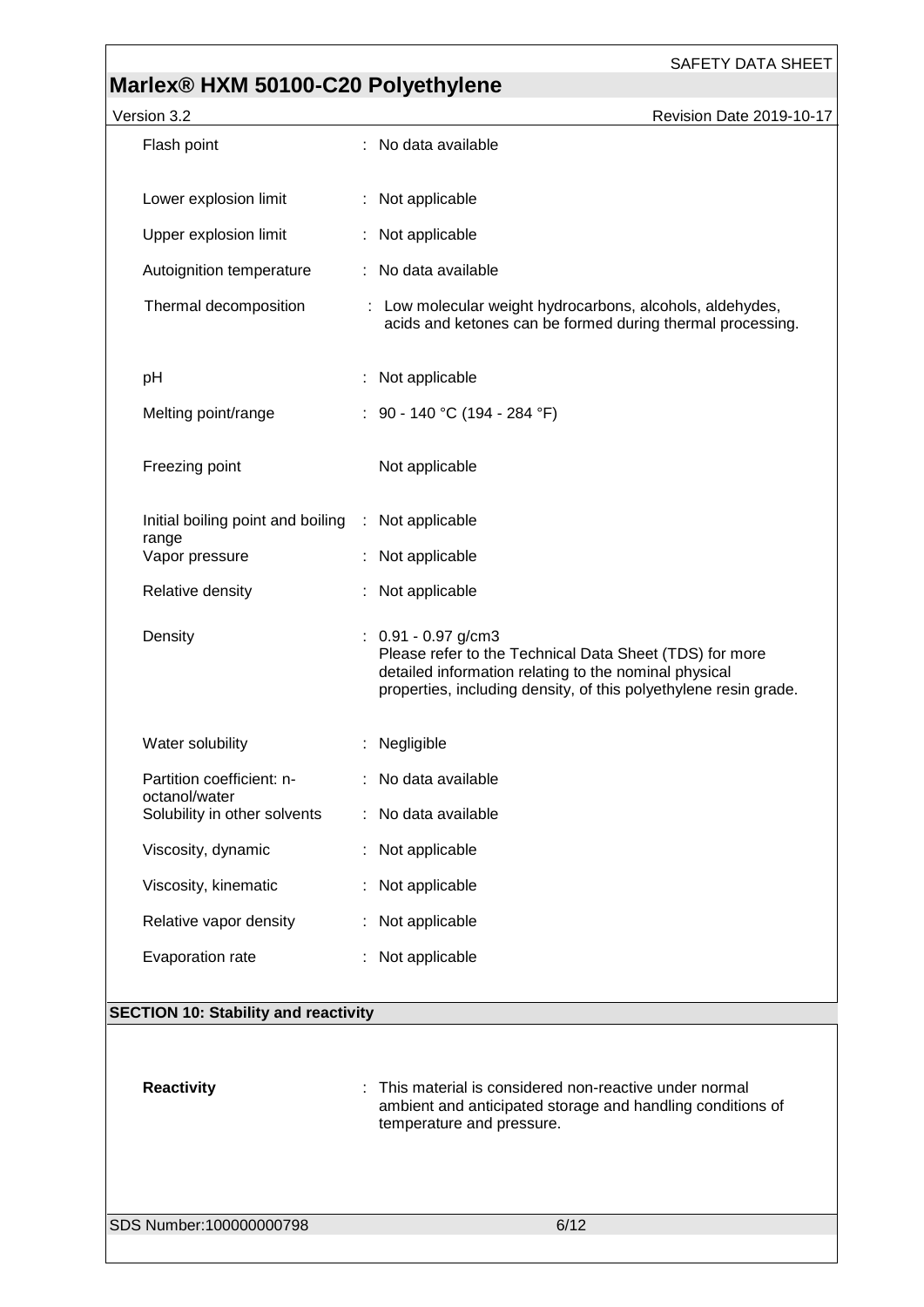# **Marlex® HXM 50100-C20 Polyethylene**

| Version 3.2                                                                                        | <b>Revision Date 2019-10-17</b>                                                                                                                                                                                                                                                                                                                                                                                                                                                                                                                             |  |
|----------------------------------------------------------------------------------------------------|-------------------------------------------------------------------------------------------------------------------------------------------------------------------------------------------------------------------------------------------------------------------------------------------------------------------------------------------------------------------------------------------------------------------------------------------------------------------------------------------------------------------------------------------------------------|--|
| <b>Chemical stability</b>                                                                          | This material is considered stable under normal ambient and<br>anticipated storage and handling conditions of temperature<br>and pressure.                                                                                                                                                                                                                                                                                                                                                                                                                  |  |
| <b>Possibility of hazardous reactions</b>                                                          |                                                                                                                                                                                                                                                                                                                                                                                                                                                                                                                                                             |  |
| <b>Conditions to avoid</b>                                                                         | : Avoid prolonged storage at elevated temperature.                                                                                                                                                                                                                                                                                                                                                                                                                                                                                                          |  |
| <b>Materials to avoid</b>                                                                          | : Avoid contact with strong oxidizing agents.                                                                                                                                                                                                                                                                                                                                                                                                                                                                                                               |  |
| <b>Thermal decomposition</b>                                                                       | : Low molecular weight hydrocarbons, alcohols, aldehydes,<br>acids and ketones can be formed during thermal processing.                                                                                                                                                                                                                                                                                                                                                                                                                                     |  |
| <b>Hazardous decomposition</b><br>products                                                         | Normal combustion forms carbon dioxide, water vapor and<br>may produce carbon monoxide, other hydrocarbons and<br>hydrocarbon oxidation products (ketones, aldehydes, organic<br>acids) depending on temperature and air availability.<br>Incomplete combustion can also produce formaldehyde.                                                                                                                                                                                                                                                              |  |
| Other data                                                                                         | : No decomposition if stored and applied as directed.                                                                                                                                                                                                                                                                                                                                                                                                                                                                                                       |  |
| <b>SECTION 11: Toxicological information</b>                                                       |                                                                                                                                                                                                                                                                                                                                                                                                                                                                                                                                                             |  |
| Marlex® HXM 50100-C20 Polyethylene<br><b>Acute oral toxicity</b>                                   | : Presumed Not Toxic                                                                                                                                                                                                                                                                                                                                                                                                                                                                                                                                        |  |
| Marlex® HXM 50100-C20 Polyethylene<br><b>Acute inhalation toxicity Fig. 2.1 Presumed Not Toxic</b> |                                                                                                                                                                                                                                                                                                                                                                                                                                                                                                                                                             |  |
| Marlex® HXM 50100-C20 Polyethylene<br><b>Acute dermal toxicity</b>                                 | <b>Presumed Not Toxic</b><br>÷.                                                                                                                                                                                                                                                                                                                                                                                                                                                                                                                             |  |
| Marlex® HXM 50100-C20 Polyethylene<br><b>Skin irritation</b>                                       | : No skin irritation                                                                                                                                                                                                                                                                                                                                                                                                                                                                                                                                        |  |
| Marlex® HXM 50100-C20 Polyethylene<br>Eye irritation                                               | : No eye irritation                                                                                                                                                                                                                                                                                                                                                                                                                                                                                                                                         |  |
| Marlex® HXM 50100-C20 Polyethylene<br><b>Sensitization</b>                                         | : Did not cause sensitization on laboratory animals.                                                                                                                                                                                                                                                                                                                                                                                                                                                                                                        |  |
| Marlex® HXM 50100-C20 Polyethylene<br><b>Further information</b><br>SDS Number:100000000798        | : This product contains POLYMERIZED OLEFINS. During<br>thermal processing (>350°F, >177°C) polyolefins can release<br>vapors and gases (aldehydes, ketones and organic acids)<br>which are irritating to the mucous membranes of the eyes,<br>mouth, throat, and lungs. Generally these irritant effects are all<br>transitory. However, prolonged exposure to irritating off-gases<br>can lead to pulmonary edema. Formaldehyde (an aldehyde)<br>has been classified as a carcinogen based on animal data and<br>limited epidemiological evidence.<br>7/12 |  |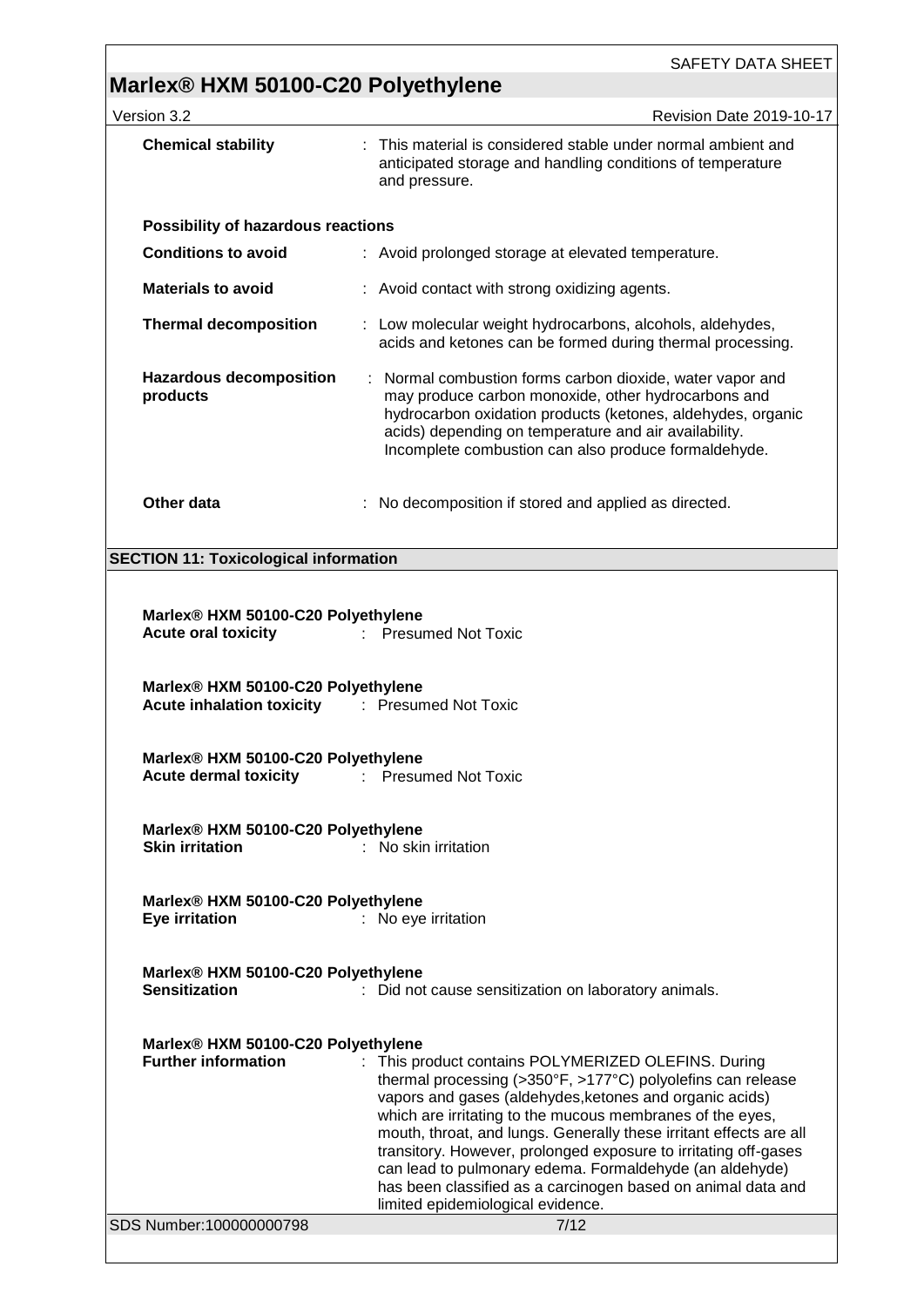Version 3.2 Revision Date 2019-10-17

#### **SECTION 12: Ecological information**

#### **Ecotoxicity effects**

Biodegradability : This material is not expected to be readily biodegradable. Elimination information (persistence and degradability) Bioaccumulation : Does not bioaccumulate. Mobility **EXECUTE:** The product is insoluble and floats on water. Additional ecological information : This material is not expected to be harmful to aquatic organisms., Fish or birds may eat pellets which may obstruct their digestive tracts.

#### **Ecotoxicology Assessment**

#### **SECTION 13: Disposal considerations**

The information in this SDS pertains only to the product as shipped.

Use material for its intended purpose or recycle if possible. This material, if it must be discarded, may meet the criteria of a hazardous waste as defined by US EPA under RCRA (40 CFR 261) or other State and local regulations. Measurement of certain physical properties and analysis for regulated components may be necessary to make a correct determination. If this material is classified as a hazardous waste, federal law requires disposal at a licensed hazardous waste disposal facility.

#### **SECTION 14: Transport information**

#### **The shipping descriptions shown here are for bulk shipments only, and may not apply to shipments in non-bulk packages (see regulatory definition).**

Consult the appropriate domestic or international mode-specific and quantity-specific Dangerous Goods Regulations for additional shipping description requirements (e.g., technical name or names, etc.) Therefore, the information shown here, may not always agree with the bill of lading shipping description for the material. Flashpoints for the material may vary slightly between the SDS and the bill of lading.

#### **US DOT (UNITED STATES DEPARTMENT OF TRANSPORTATION)**

NOT REGULATED AS A HAZARDOUS MATERIAL OR DANGEROUS GOODS FOR TRANSPORTATION BY THIS AGENCY.

#### **IMO / IMDG (INTERNATIONAL MARITIME DANGEROUS GOODS)**

NOT REGULATED AS A HAZARDOUS MATERIAL OR DANGEROUS GOODS FOR TRANSPORTATION BY THIS AGENCY.

#### **IATA (INTERNATIONAL AIR TRANSPORT ASSOCIATION)**

SDS Number:100000000798 8/12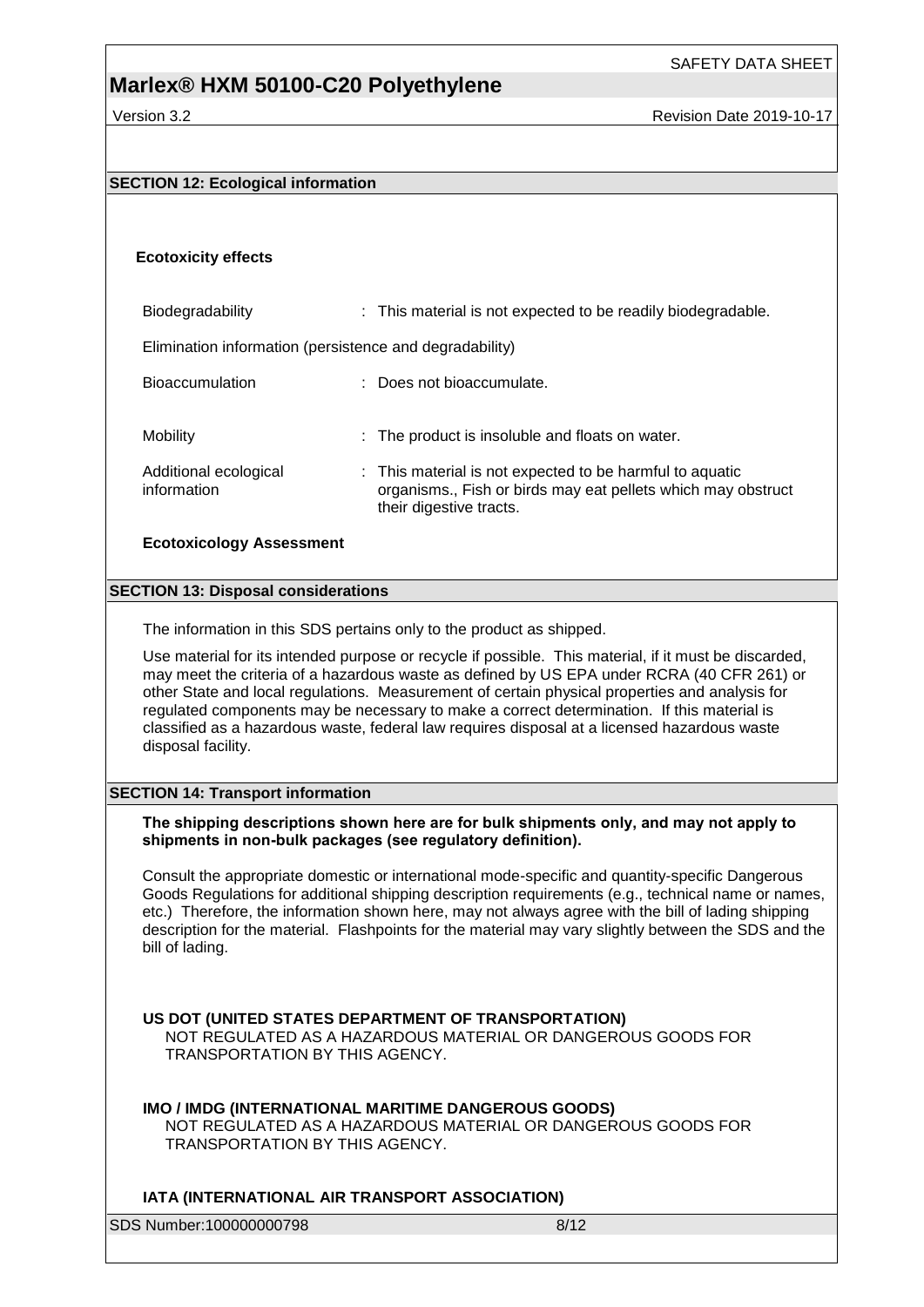# **Marlex® HXM 50100-C20 Polyethylene**

|                                                                          |                                                                                                                                                                          | <b>JAFEII DAIA JHEEI</b> |
|--------------------------------------------------------------------------|--------------------------------------------------------------------------------------------------------------------------------------------------------------------------|--------------------------|
| Marlex <sup>®</sup> HXM 50100-C20 Polyethylene                           |                                                                                                                                                                          | Revision Date 2019-10-17 |
| Version 3.2<br><b>TRANSPORTATION BY THIS AGENCY.</b>                     | NOT REGULATED AS A HAZARDOUS MATERIAL OR DANGEROUS GOODS FOR                                                                                                             |                          |
| TRANSPORTATION BY THIS AGENCY.                                           | ADR (AGREEMENT ON DANGEROUS GOODS BY ROAD (EUROPE))<br>NOT REGULATED AS A HAZARDOUS MATERIAL OR DANGEROUS GOODS FOR                                                      |                          |
| <b>DANGEROUS GOODS (EUROPE))</b><br>TRANSPORTATION BY THIS AGENCY.       | RID (REGULATIONS CONCERNING THE INTERNATIONAL TRANSPORT OF<br>NOT REGULATED AS A HAZARDOUS MATERIAL OR DANGEROUS GOODS FOR                                               |                          |
| TRANSPORTATION BY THIS AGENCY.                                           | ADN (EUROPEAN AGREEMENT CONCERNING THE INTERNATIONAL CARRIAGE<br>OF DANGEROUS GOODS BY INLAND WATERWAYS)<br>NOT REGULATED AS A HAZARDOUS MATERIAL OR DANGEROUS GOODS FOR |                          |
|                                                                          | Transport in bulk according to Annex II of MARPOL 73/78 and the IBC Code                                                                                                 |                          |
| <b>SECTION 15: Regulatory information</b><br><b>National legislation</b> |                                                                                                                                                                          |                          |
| <b>SARA 311/312 Hazards : Combustible dust</b>                           |                                                                                                                                                                          |                          |
| <b>CERCLA Reportable</b><br>Quantity                                     | : This material does not contain any components with a CERCLA<br>RQ.                                                                                                     |                          |
| SARA 302 Reportable<br>Quantity                                          | : This material does not contain any components with a SARA<br>302 RQ.                                                                                                   |                          |
| SARA 302 Threshold<br><b>Planning Quantity</b>                           | : No chemicals in this material are subject to the reporting<br>requirements of SARA Title III, Section 302.                                                             |                          |
| SARA 304 Reportable<br>Quantity                                          | : This material does not contain any components with a section<br>304 EHS RQ.                                                                                            |                          |
|                                                                          |                                                                                                                                                                          |                          |

SARA 313 Components : This material does not contain any chemical components with known CAS numbers that exceed the threshold (De Minimis) reporting levels established by SARA Title III, Section 313.

SDS Number:100000000798 9/12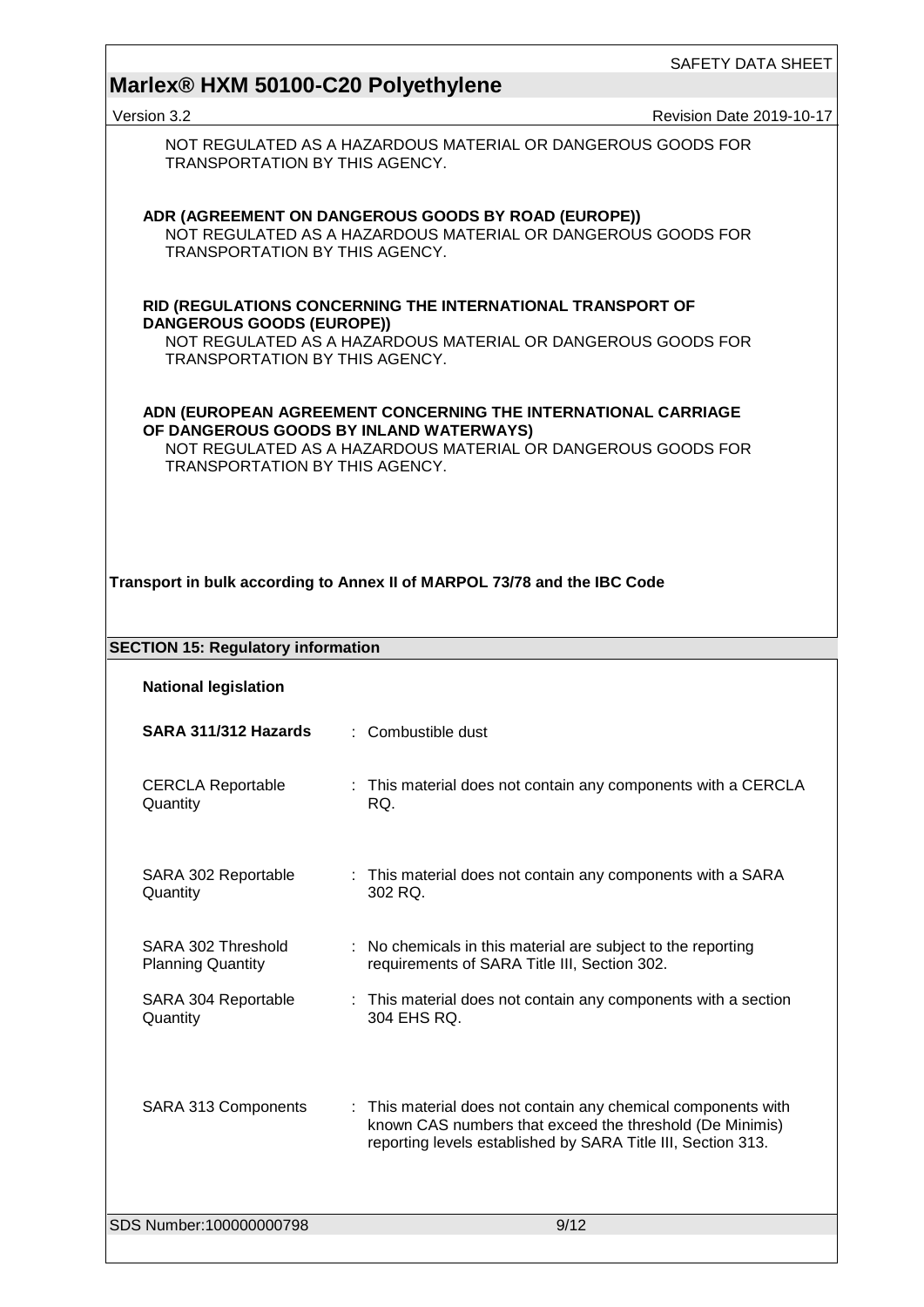# **Marlex® HXM 50100-C20 Polyethylene**

version 3.2 Revision Date 2019-10-17

| <b>Clean Air Act</b>                                                                                                                                                                                          |                                                                                                                                                                                                                                                                                                                                                                                                                                                                                                                                                                                                                                                                                                                                                                    |  |  |  |  |
|---------------------------------------------------------------------------------------------------------------------------------------------------------------------------------------------------------------|--------------------------------------------------------------------------------------------------------------------------------------------------------------------------------------------------------------------------------------------------------------------------------------------------------------------------------------------------------------------------------------------------------------------------------------------------------------------------------------------------------------------------------------------------------------------------------------------------------------------------------------------------------------------------------------------------------------------------------------------------------------------|--|--|--|--|
| : This product neither contains, nor was manufactured with a Class I or<br>Ozone-Depletion<br>Potential<br>Class II ODS as defined by the U.S. Clean Air Act Section 602 (40 CFR<br>82, Subpt. A, App.A + B). |                                                                                                                                                                                                                                                                                                                                                                                                                                                                                                                                                                                                                                                                                                                                                                    |  |  |  |  |
| Act Section 112 (40 CFR 61).                                                                                                                                                                                  | This product does not contain any hazardous air pollutants (HAP), as defined by the U.S. Clean Air                                                                                                                                                                                                                                                                                                                                                                                                                                                                                                                                                                                                                                                                 |  |  |  |  |
| Accidental Release Prevention (40 CFR 68.130, Subpart F).                                                                                                                                                     | This product does not contain any chemicals listed under the U.S. Clean Air Act Section 112(r) for                                                                                                                                                                                                                                                                                                                                                                                                                                                                                                                                                                                                                                                                 |  |  |  |  |
| Intermediate or Final VOC's (40 CFR 60.489).                                                                                                                                                                  | This product does not contain any chemicals listed under the U.S. Clean Air Act Section 111 SOCMI                                                                                                                                                                                                                                                                                                                                                                                                                                                                                                                                                                                                                                                                  |  |  |  |  |
| <b>US State Regulations</b>                                                                                                                                                                                   |                                                                                                                                                                                                                                                                                                                                                                                                                                                                                                                                                                                                                                                                                                                                                                    |  |  |  |  |
| Pennsylvania Right To Know                                                                                                                                                                                    | : No components are subject to the Pennsylvania Right to Know<br>Act.                                                                                                                                                                                                                                                                                                                                                                                                                                                                                                                                                                                                                                                                                              |  |  |  |  |
| New Jersey Right To Know                                                                                                                                                                                      | No components are subject to the New Jersey Right to Know<br>Act.                                                                                                                                                                                                                                                                                                                                                                                                                                                                                                                                                                                                                                                                                                  |  |  |  |  |
| California Prop. 65<br>Components                                                                                                                                                                             | : This product does not contain any chemicals known to the State<br>of California to cause cancer, birth, or any other reproductive<br>defects.                                                                                                                                                                                                                                                                                                                                                                                                                                                                                                                                                                                                                    |  |  |  |  |
| <b>Notification status</b><br>Europe REACH<br>Switzerland CH INV<br>United States of America (USA)<br><b>TSCA</b><br>Canada DSL<br>Australia AICS<br>New Zealand NZIoC<br>Japan ENCS<br>Korea KECI            | On the inventory, or in compliance with the inventory<br>On the inventory, or in compliance with the inventory<br>On or in compliance with the active portion of the<br><b>TSCA</b> inventory<br>All components of this product are on the Canadian<br><b>DSL</b><br>On the inventory, or in compliance with the inventory<br>On the inventory, or in compliance with the inventory<br>On the inventory, or in compliance with the inventory<br>A substance(s) in this product was not registered,<br>notified to be registered, or exempted from registration<br>by CPChem according to K-REACH regulations.<br>Importation or manufacture of this product is still<br>permitted provided the Korean Importer of Record has<br>themselves notified the substance. |  |  |  |  |
| Philippines PICCS                                                                                                                                                                                             | On the inventory, or in compliance with the inventory                                                                                                                                                                                                                                                                                                                                                                                                                                                                                                                                                                                                                                                                                                              |  |  |  |  |
| SDS Number:100000000798                                                                                                                                                                                       | 10/12                                                                                                                                                                                                                                                                                                                                                                                                                                                                                                                                                                                                                                                                                                                                                              |  |  |  |  |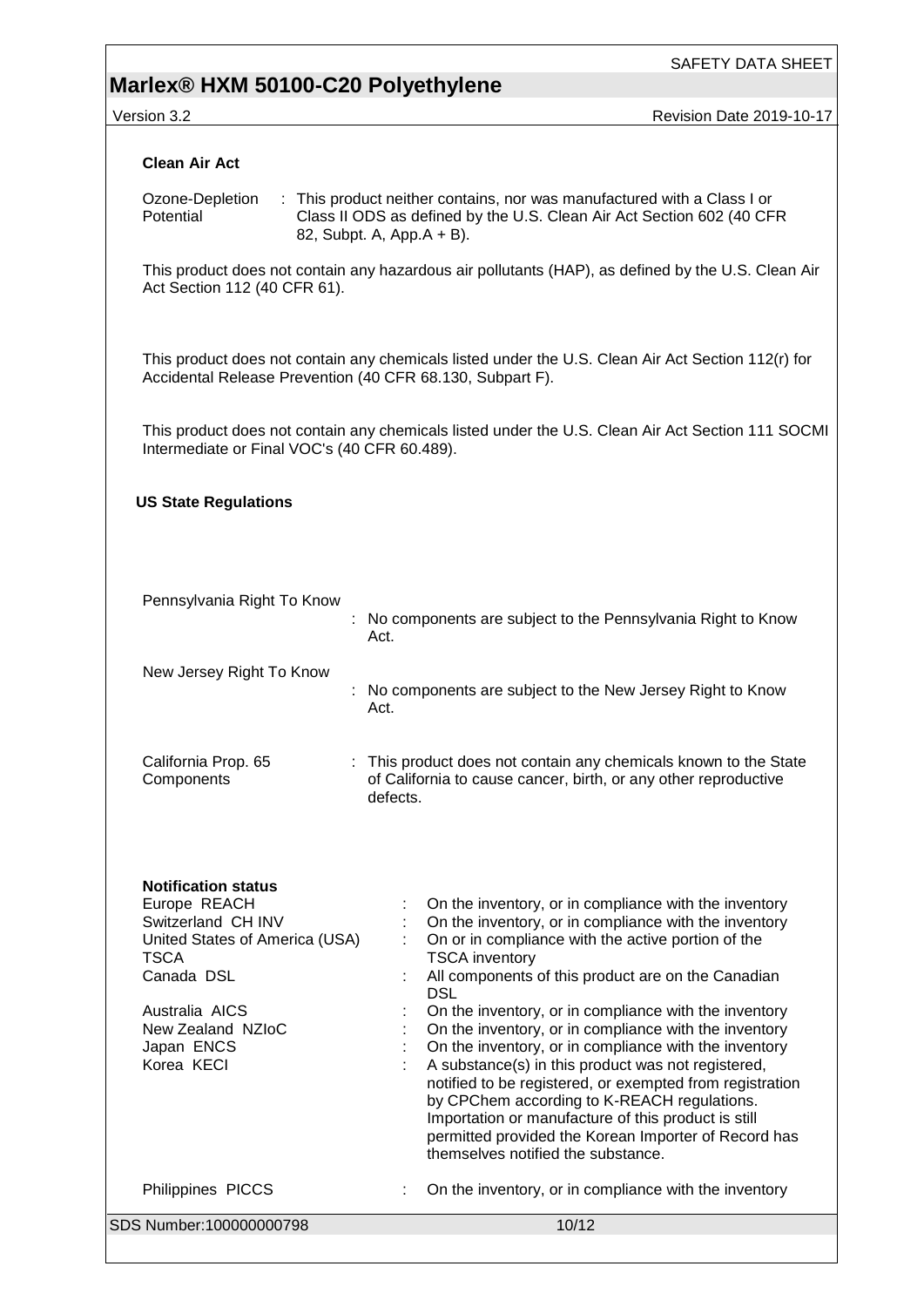- 
- Version 3.2 **Revision Date 2019-10-17**

**1**

**0**

SAFETY DATA SHEET

**0**

- China IECSC **:** On the inventory, or in compliance with the inventory<br>Taiwan TCSI **1990** : On the inventory, or in compliance with the inventory
	- On the inventory, or in compliance with the inventory

### **SECTION 16: Other information**

**NFPA Classification** : Health Hazard: 0

Fire Hazard: 1 Reactivity Hazard: 0

#### **Further information**

Significant changes since the last version are highlighted in the margin. This version replaces all previous versions.

The information in this SDS pertains only to the product as shipped.

The information provided in this Safety Data Sheet is correct to the best of our knowledge, information and belief at the date of its publication. The information given is designed only as a guidance for safe handling, use, processing, storage, transportation, disposal and release and is not to be considered a warranty or quality specification. The information relates only to the specific material designated and may not be valid for such material used in combination with any other materials or in any process, unless specified in the text.

|                         | Key or legend to abbreviations and acronyms used in the safety data sheet |              |                                                                   |
|-------------------------|---------------------------------------------------------------------------|--------------|-------------------------------------------------------------------|
| <b>ACGIH</b>            | American Conference of<br>Government Industrial Hygienists                | LD50         | Lethal Dose 50%                                                   |
| <b>AICS</b>             | Australia, Inventory of Chemical<br><b>Substances</b>                     | <b>LOAEL</b> | <b>Lowest Observed Adverse Effect</b><br>Level                    |
| <b>DSL</b>              | Canada, Domestic Substances<br>List                                       | <b>NFPA</b>  | National Fire Protection Agency                                   |
| <b>NDSL</b>             | Canada, Non-Domestic<br>Substances List                                   | <b>NIOSH</b> | National Institute for Occupational<br>Safety & Health            |
| <b>CNS</b>              | Central Nervous System                                                    | <b>NTP</b>   | National Toxicology Program                                       |
| CAS                     | <b>Chemical Abstract Service</b>                                          | <b>NZIoC</b> | New Zealand Inventory of<br>Chemicals                             |
| <b>EC50</b>             | <b>Effective Concentration</b>                                            | <b>NOAEL</b> | No Observable Adverse Effect<br>Level                             |
| <b>EC50</b>             | <b>Effective Concentration 50%</b>                                        | <b>NOEC</b>  | No Observed Effect Concentration                                  |
| <b>EGEST</b>            | <b>EOSCA Generic Exposure</b><br>Scenario Tool                            | <b>OSHA</b>  | Occupational Safety & Health<br>Administration                    |
| <b>EOSCA</b>            | <b>European Oilfield Specialty</b><br><b>Chemicals Association</b>        | PEL          | Permissible Exposure Limit                                        |
| <b>EINECS</b>           | European Inventory of Existing<br><b>Chemical Substances</b>              | <b>PICCS</b> | Philippines Inventory of<br><b>Commercial Chemical Substances</b> |
| <b>MAK</b>              | <b>Germany Maximum Concentration</b><br>Values                            | <b>PRNT</b>  | <b>Presumed Not Toxic</b>                                         |
| <b>GHS</b>              | <b>Globally Harmonized System</b>                                         | <b>RCRA</b>  | <b>Resource Conservation Recovery</b><br>Act                      |
| $>=$                    | Greater Than or Equal To                                                  | <b>STEL</b>  | Short-term Exposure Limit                                         |
| <b>IC50</b>             | Inhibition Concentration 50%                                              | <b>SARA</b>  | Superfund Amendments and<br>Reauthorization Act.                  |
| <b>IARC</b>             | International Agency for Research<br>on Cancer                            | <b>TLV</b>   | <b>Threshold Limit Value</b>                                      |
| <b>IECSC</b>            | Inventory of Existing Chemical<br>Substances in China                     | <b>TWA</b>   | Time Weighted Average                                             |
| <b>ENCS</b>             | Japan, Inventory of Existing and                                          | <b>TSCA</b>  | <b>Toxic Substance Control Act</b>                                |
| SDS Number:100000000798 |                                                                           |              | 11/12                                                             |